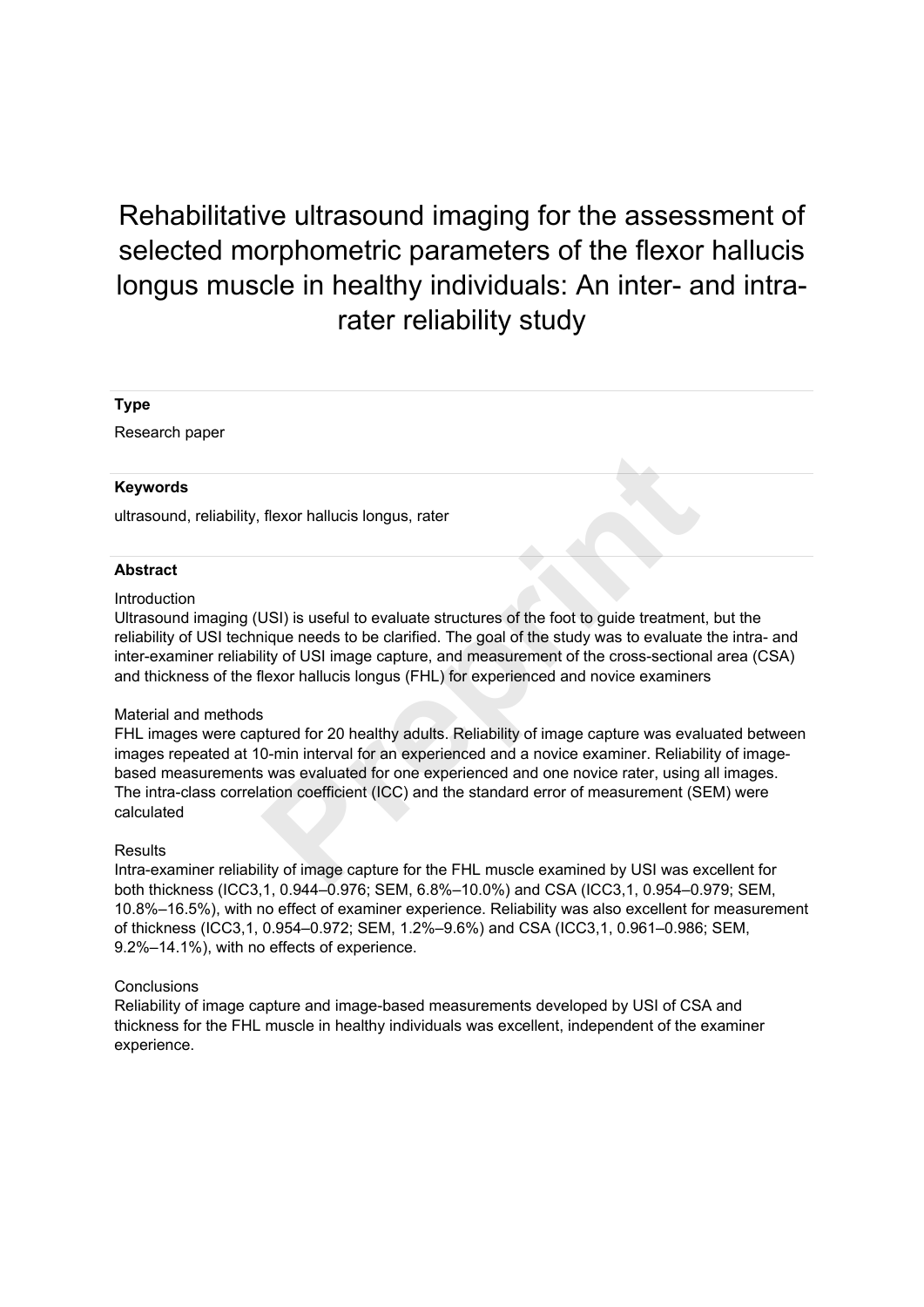**Rehabilitative ultrasound imaging for the assessment of selected morphometric parameters of the flexor hallucis longus muscle in healthy individuals: An inter- and intra- rater reliability study**

 **Abstract:** Background**:** Ultrasound imaging (USI) is useful to evaluate structures of the 5 foot to guide treatment, but the reliability of USI technique needs to be clarified. The goal  $\frac{6}{100}$  of the study was to evaluate the intra- and inter-examiner reliability of USI image capture, and measurement of the cross-sectional area (CSA) and thickness of the flexor hallucis longus (FHL) for experienced and novice examiners. Methods**:** FHL images were captured for 20 healthy adults. Reliability of image capture was evaluated between images repeated at 10-min interval for an experienced and a novice examiner. Reliability of image-based measurements was evaluated for one experienced and one novice rater, using all images. The intra-class correlation coefficient (ICC) and the standard error of measurement (SEM) were calculated. Results**:** Intra-examiner reliability of image capture was excellent for both 14 thickness (ICC<sub>3,1</sub>, 0.944–0.976; SEM, 6.8%–10.0%) and CSA (ICC<sub>3,1</sub>, 0.954–0.979; SEM, 10.8%–16.5%), with no effect of examiner experience. Reliability was also excellent for 16 measurement of thickness (ICC<sub>3,1</sub>, 0.954–0.972; SEM, 1.2%–9.6%) and CSA (ICC<sub>3,1</sub>, 0.961–0.986; SEM, 9.2%–14.1%), with no effects of experience. Conclusion: Reliability of image capture and image-based measurements of CSA and thickness for the FHL muscle in healthy individuals was excellent, independent of the examiner experience. is evaluated for one experienced and one novice rater, using<br>relation coefficient (ICC) and the standard error of measurely<br>Results: Intra-examiner reliability of image capture was excoted 0.944–0.976; SEM, 6.8%–10.0%) and

.

- **Keywords:** flexor hallucis longus, rater, reliability, ultrasound
- **Level of evidence**: II.b
- 
- 
- 
- 
- 

- 
-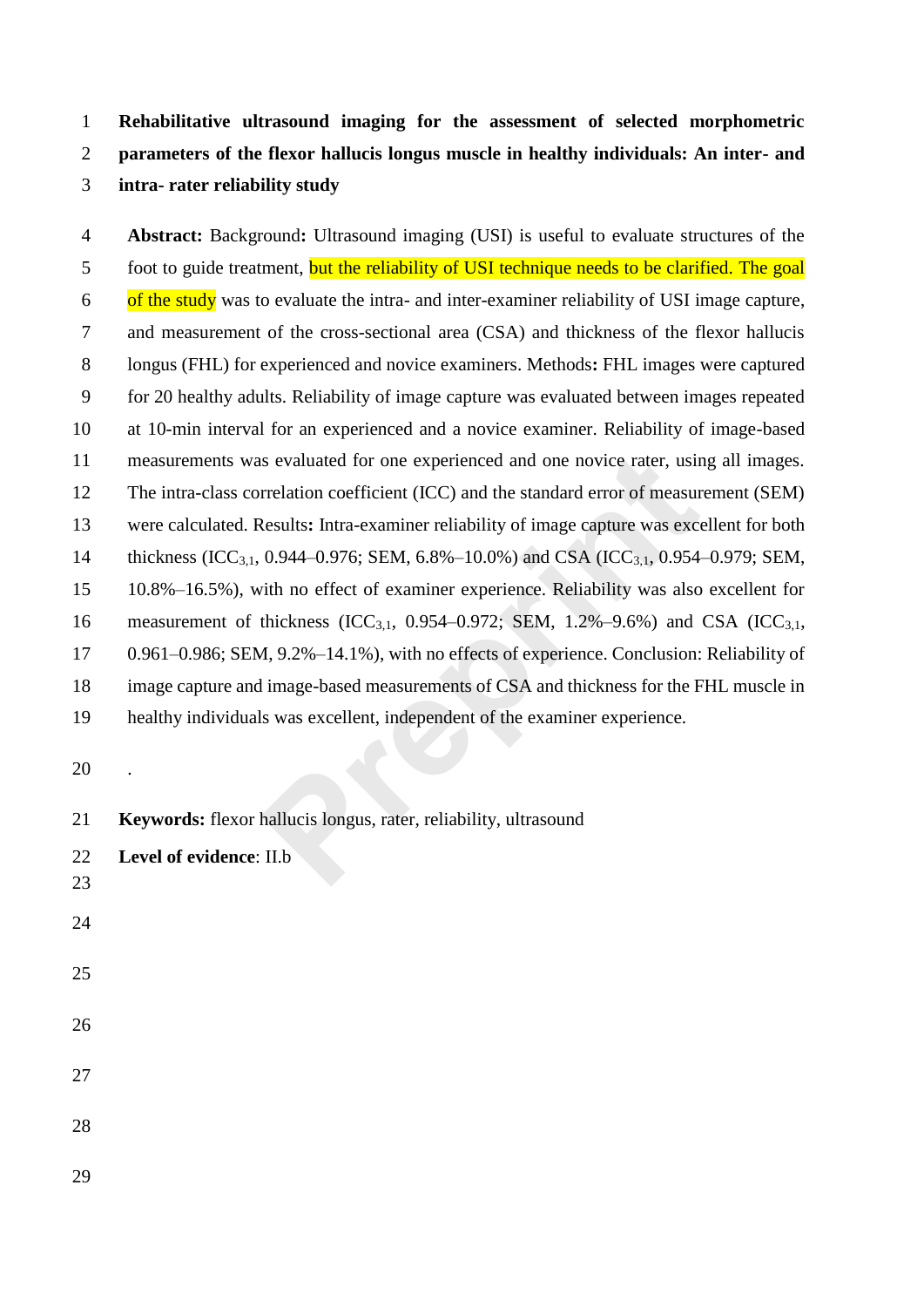## **Introduction**

 The flexor hallucis longus is the primary plantar flexor of the first metatarsophalangeal (MTP) and interphalangeal (IP) joints of the great toe; it also restrains the passive dorsiflex- ion at the first MTP joint and contributes to ankle plantar flexion [1]. FHL tendinopathy is one of the most common pathological conditions of the ankle and foot among active people [2].

 Ultrasound imaging (USI) is considered as a safe, non-invasive, and valid method to measure muscle morphology to inform diagnosis, and to compare the cross-sectional area (CSA) and thickness of the FHL in healthy subjects [3], subjects with pes planus [4,5] , and dancers [6]. Extending the application of USI in clinical practice would require assessing the reliability of measurements obtained.

 Mickleet al. [7] evaluated the intra-examiner reliability of USI to measure the morphology of the primary toe flexor muscles, while Crofts et al. [8] analyzed the inter- examiner reliability of USI for selected foot structures. Both of these studies suggest that USI offers the opportunity to quantify the structures of the foot for a better understanding of their functional contribution. Researchers have identified the need for determining the reliability of USI not only for measurement (USI-based calculation) but also for image capture (patient positioning), both of which might be influenced by the experience of the examiner. Valera- Calero et al. [9] have previously investigated the reliability of US image capture and measurement of the CSA of the cervical multifidus muscle as a function of the examiner's experience in asymptomatic individuals, with excellent reliability reported. ITT evaluated the intra-examiner reliability of USI to<br>primary toe flexor muscles, while Crofts et al. [8] analy<br>y of USI for selected foot structures. Both of these studies su<sub>i</sub><br>ity to quantify the structures of the foot

51 The objective of this study was to determine intra- and inter-examiner reliability of US image capture (probe assessment/subject positioning) and measurement (scan/image assessment) for the CSA and thickness of the FHL as a function of the examiner's experience. Understanding the architecture of the FHL has implications for invasive physiotherapeutic 55 therapies, as most of them use ultrasound guidance to guarantee accuracy [10,11].

## **Materials and Methods**

## *Participants*

Twenty healthy volunteers were recruited from private physiotherapy clinics between

59 April and May 2020. The procedures were approved by the local Ethics Committee (1046-

N-19) in accordance with the current national and international laws and regulations

61 governing the use of human subjects. Before participating in the study, the subjectss were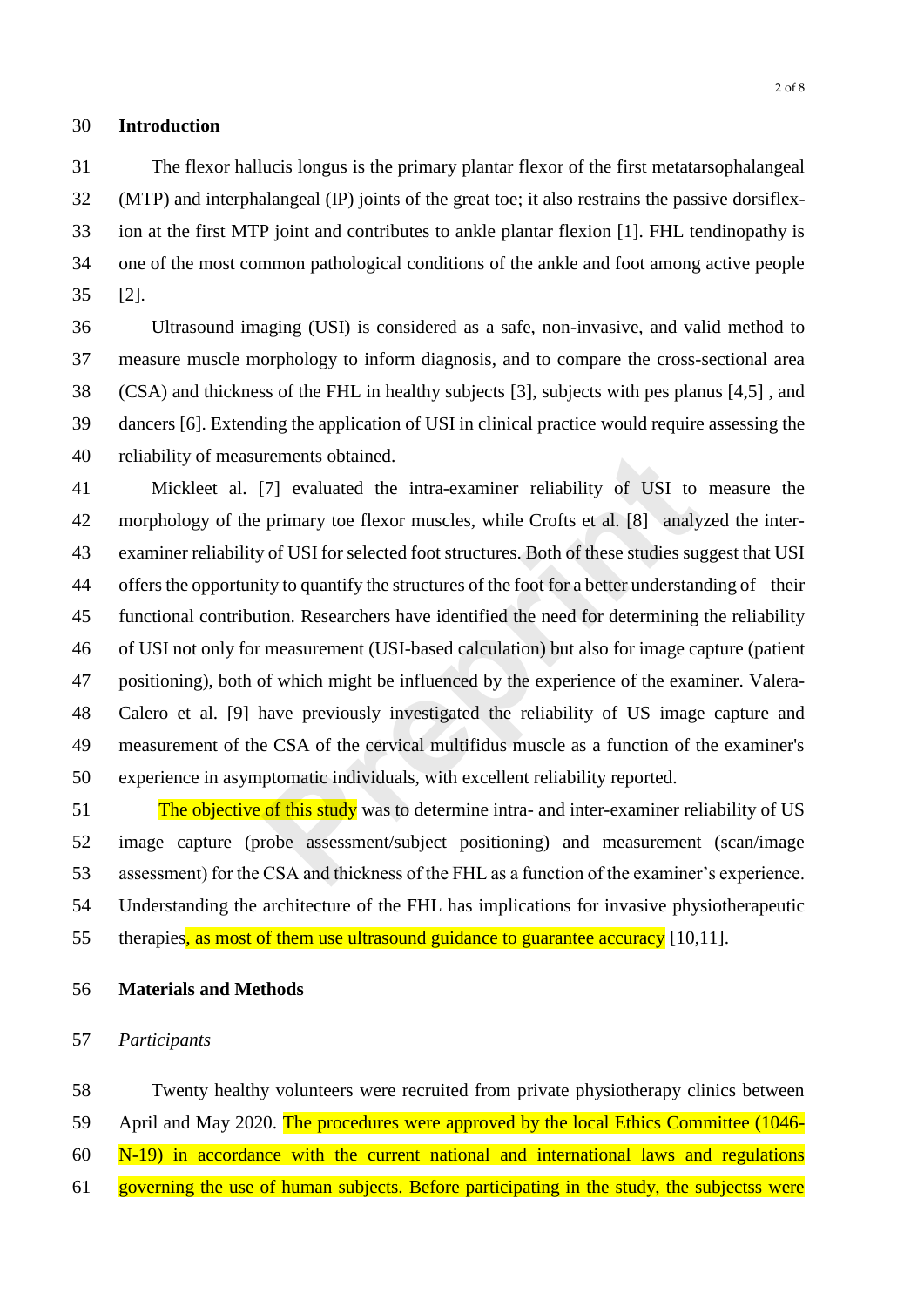62 fully informed about the protocol and written informed consent was obtained from each 63 participant before testing. Enrolled participants were females over the age of 18 years and with no history of ankle pain over the previous year. The exclusion criteria were as follows: acute lower limb injury within the previous six months; prior ankle surgery; history of low back pain; history of peripheral nerve impairment; congenital/acquired foot deformities; any other medical condition or treatment affecting muscle tone.

# *Imaging capturing and FHL measurement protocol*

 For ultrasound evaluation of the FHL muscle, the participants lay in the prone position, with the feet unsupported at the edge of the bed. The prone position is normally used for invasive treatment techniques [10,11]. Using a previously described procedure [10,11], the FHL muscle was located at the midpoint of the distance between the fibular head and the inferior border of the lateral malleolus on the posterior aspect of the fibula, using the Logiq US machine (GE Healthcare, USA; Fig 1). Images were captured using a 12 MHz linear transducer, in the longitudinal and transverse plane of the muscle. Image-based measures were performed using ImageJ (version 1.53a; Bethesda, MD, USA). techniques [10,11]. Using a previously described procedur<br>ocated at the midpoint of the distance between the fibular<br>he lateral malleolus on the posterior aspect of the fibula, us<br>Healthcare, USA; Fig 1). Images were captu

77 [Figure 1]

## *Reliability protocol*

 Reliability of US image capture was evaluated for one novice (1 year of practice) and one experienced (13 years of practice) examiner, both using the prone patient positioning as previously described. Each examiner captured two images of the FHL muscle, with a 10-min period between the two image-captures, with participant positioning required for each assessment. Reliability of image-based measurements was evaluated, again, for one experienced and a novice rater, with the same years of experience as the examiners previously described. Measurements were performed in blinded fashion (no identification if images were obtained by the novice or experienced examiner), with images coded using numerical codes.

[Figure 1]

## *Reliability of image-based measurements*

 The intra-rater reliability of image-based measurements of the CSA and thickness of the FHL was evaluated for two rater (experienced/novice), and using images obtained from the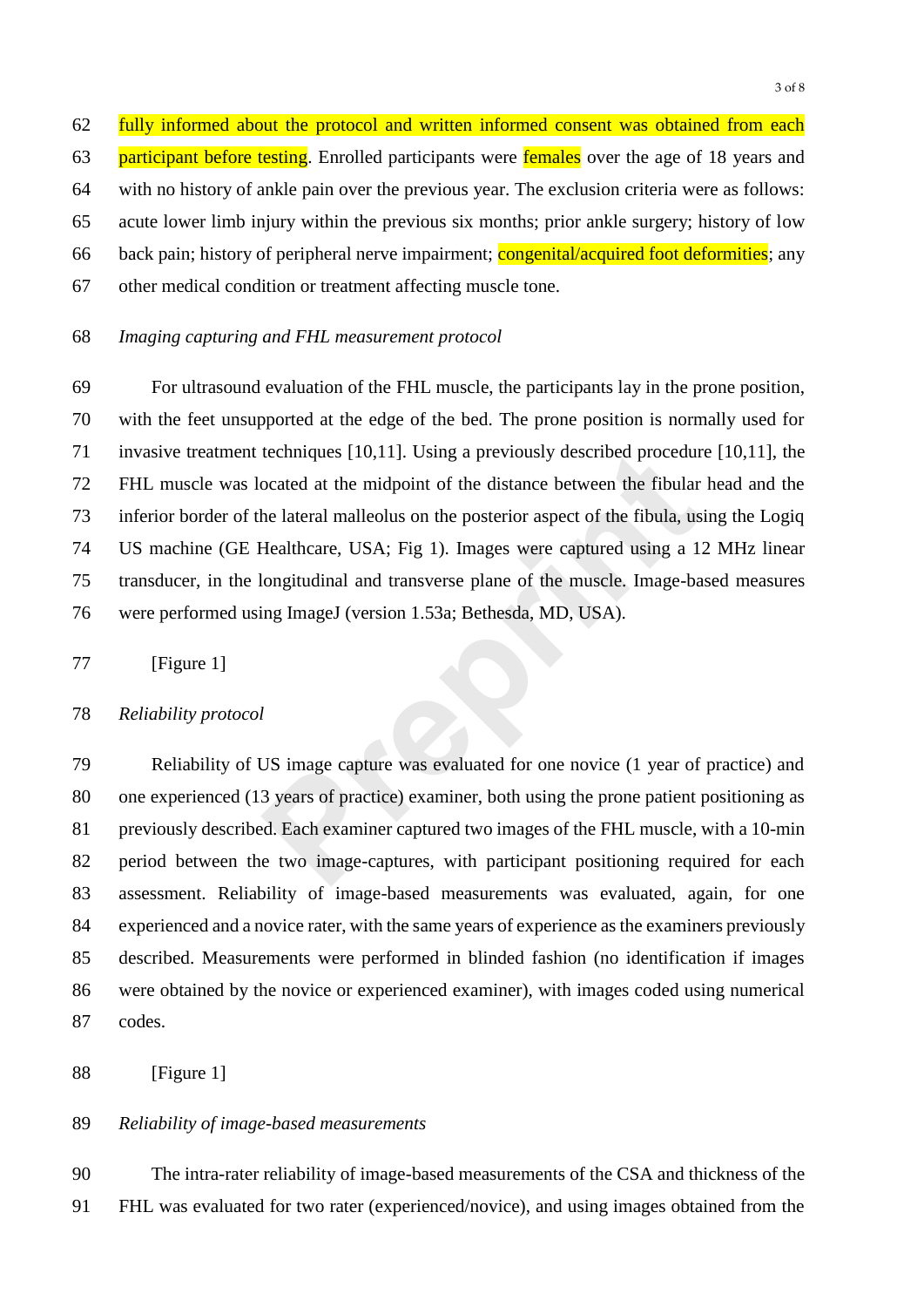experienced and novice operators. Inter-rater reliability was evaluated for measures of CSA and thickness using the images obtained during the first imaging assessment from both the experienced and novice examiner. We also evaluated inter-rater reliability of measurement of the FHL CSA and thickness for the experienced and novice examiners for all images obtained at once. For intra-examiner reliability, each examiner repeated measurements of CSA and thickness at a 1-week interval.

*Statistical analysis*

 Statistical analysis was performed using SPSS (v.22, IBM; Armonk, NY: IBM Corp.), with an α error of 0.05 and a β error of 0.2 for both intra- and inter-examiner/rater reliability. The Shapiro-Wilk test was employed for the normality assumption. A 2-way, mixed-model, consistency-type, intra-class correlation coefficients (ICC) was calculated to test the intra- and inter-rater reliability. Reliability was defined as fair (ICC<0.50), moderate (0.50<ICC<0.75), good (0.75<ICC<0.90), or excellent (ICC>0.90) [12]. In addition, the ICC and associated standard deviation (SD) were used to calculate the standard error measurement 106 as a measure of the precision of measurement, as follows: SEM  $(\%) = (SDx\sqrt{1-ICC}) x 100$ . test was employed for the normality assumption. A 2-way,<br>ntra-class correlation coefficients (ICC) was calculated to<br>eliability. Reliability was defined as fair (ICC<0.5<br>good (0.75<ICC<0.90), or excellent (ICC>0.90) [12].

# **Results**

 The age and relevant anthropometric data for the study group are summarized in Table 1.

# **[Table 1]**

111 Reliability results for image capture and FHL thickness is reported in Table 2. The 112 results showed in this table demonstrate that reliability was excellent, overall, with ICC values ranging between 0.944 to 0.976, with SEM values of 6.8% to 10.0%. There was no difference between the experienced and novice examiner, with inter-examiner ICCs ranging between 0.983 and 0.994, with SEM values of 0.1% to 5.3%.

# $\boxed{\text{Table 2}}$

 Reliability of image-based measurement of FHL thickness is reported in Table 3. The intra-rater reliability was excellent, with ICCs ranging between 0.954 and 0.972 and SEM values of 1.2% to 9.6%. There was no difference in reliability between the experienced and novice rater, with inter-rater ICCs of 0.950 to 0.980 and SEM values of 6.2% to 8.5%.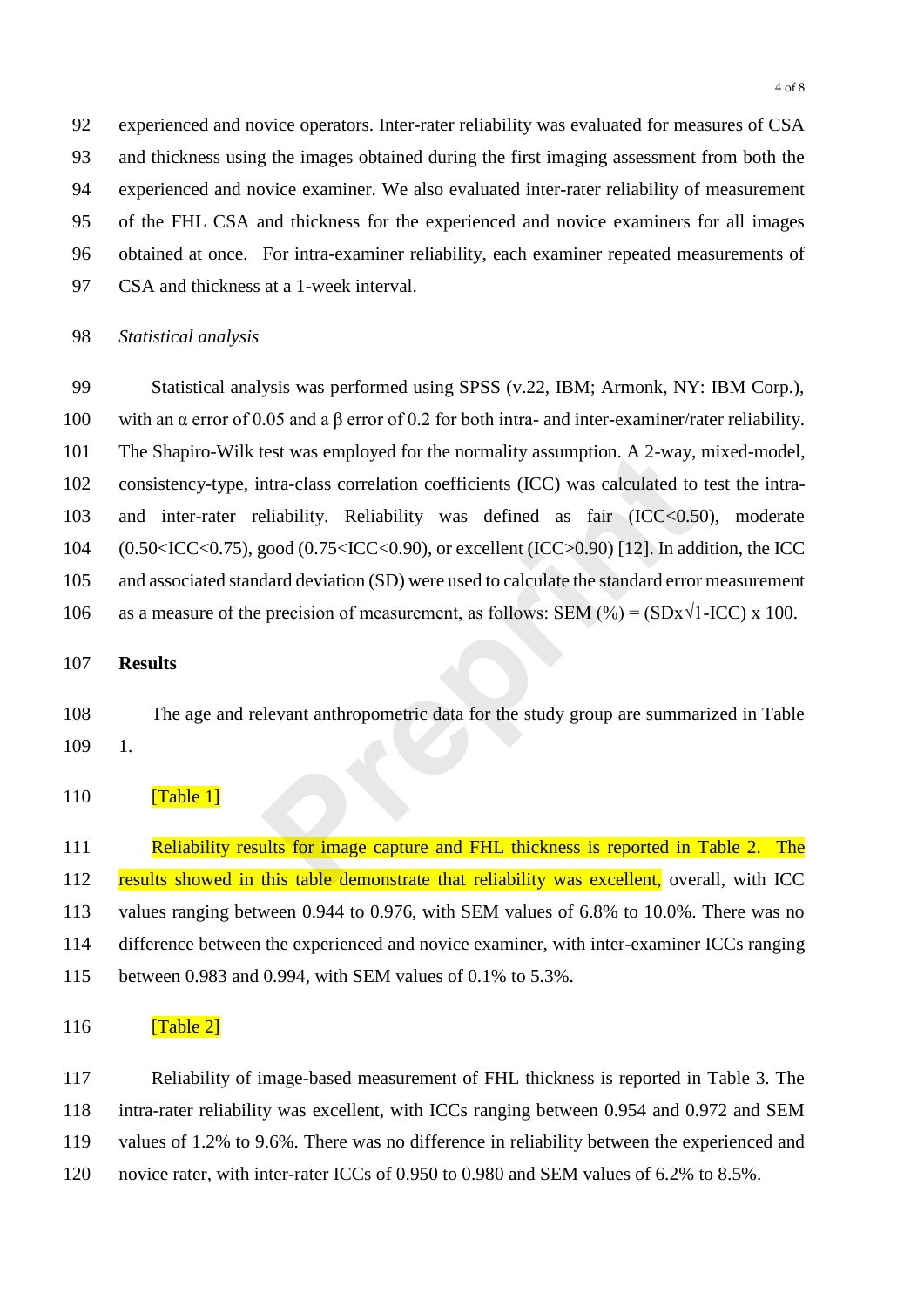## $121$  [Table 3]

122 Reliability of image capture for CSA is reported in Table 4. The reliability was again excellent, with ICCs of 0.954 to 0.979 and SEM values of 10.8% to 16.5%. There was no difference between the experienced and novice examiner, with inter-rater ICC values of 0.986 to 0.984 and SEM values of 8.9% to 15.0%.

## $126$   $\boxed{\text{Table 4}}$

127 Reliability of image-based measurement of CSA is reported in Table 5. The intra-rater

128 reliability was excellent, with ICCs of 0.961 to 0.986 and SEM values of 9.2% to 14.1%.

129 Again, there was no different between the experienced and novice rater, with inter-rater ICCs

- 130 of 0.961 to 0.991 and SEM values of 6.9% to 15.1%.
- $131$   $[Table 5]$

# 132 **Discussion**

133 Our findings indicate high reliability of image capture of the CSA and thickness of the 134 FHL, as well as for image-based measurements of CSA and thickness This reliability would 135 be independent of the examiner experience. To the authors' knowledge, this is the first study 136 that has evaluated the reliability of both USI capture (positioning) and measurement for the 137 FHL muscle considering the experience of the examiner. Our findings are consistent with 138 previous studies which have reported ICC values > 0.90 [7,8], and underscore the feasibility 139 of using USI. Despite the high prevalence of FHL tendinopathy, there is limited evidence of 140 the role of the FHL in foot mechanics, and of the impact of an injury in this muscle [13]. 141 Injuries to the FHL muscle and its tendon are often overlooked. In specific populations, 142 however, appropriate assessment of this muscle is essential, such as in dancers who rely on 143 the FHL for dynamic stability of the foot during movements that require alternation between 144 extreme plantar flexion and dorsiflexion [14]. Dancers are high-performance athletes who 145 are particularly susceptible to lower extremities -specially foot- injuries [15–19]. By 146 demonstrating the reliability of USI of the FHL, this study may offer a novel approach to 147 assess and quantify the injury status of the FHL, as well as providing the image guidance 148 needed for invasive therapies (such as needle insertion) targeting this muscle. The impact of 149 any injury in professional athletes justifies the requirement of improving assessment and 150 treatment techniques and guarantee their reliability [20,21]. Crofts et al. [7] and Mickle et al. 151 [8] placed individuals in a supine position to locate the FHL. However, other studies [6,22], nd SEM values of 6.9% to 15.1%.<br> **Prepare the CSA** and the image-based measurements of CSA and thickness This rel-<br> **Prepries 1.99% and the examiner experience.** To the authors' knowledge, this is<br>
the reliability of both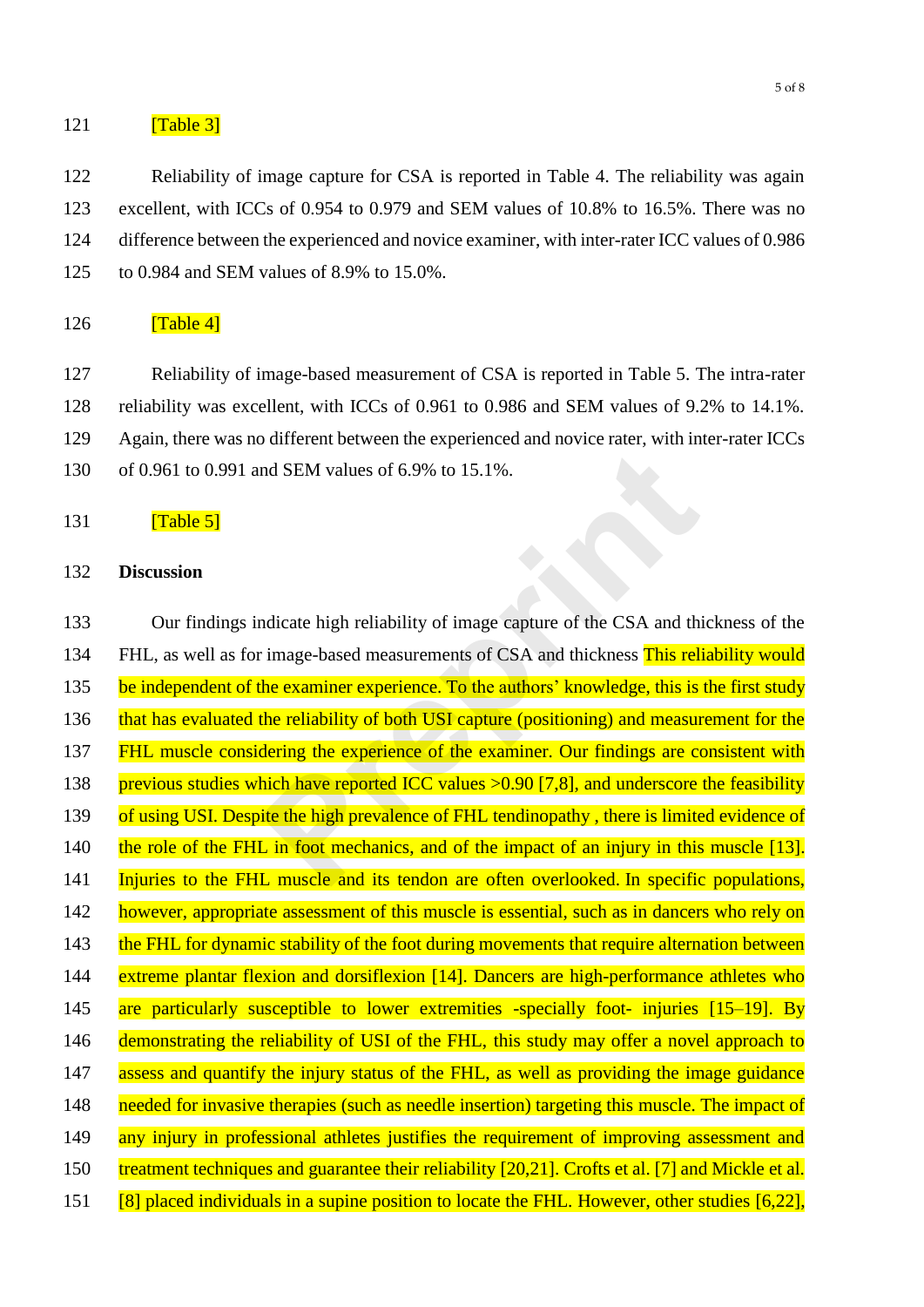152 and in particular those targeting invasive therapies such as US-guided percutaneous 153 neuromodulation, have used a prone position for patient placement, with feet unsupported at 154 the end of the plinth. In the present study, prone position was selected, as it has been reported 155 to be more comfortable for the patient, provided greater lower limb stability, and facilitated 156 handling of the probe with one hand and the possible needle with the other [9,10]. Due to 157 these facts, assessing USI reliability in this position was considered to have more implications 158 for potential use in the field of invasive techniques. 159 The authors acknowledge the limitations of this study. Foremost, the small sample size 160 of the study group. The characteristics of the sample, with median age of 21 years, healthy 161 BMI, no previous history of FHL injury and no lower limb impairments, might be not 162 representative of the range of patients with FHL tendinopathy. However this results may be 163 useful in future studies in rehabilitation medicine in other populations. Future lines of 164 research might include repeated assessment of reliability in patients with tendinopathy, as 165 well as in athletes with suspected impairments in FHL function. Further research with a

166 higher sample size is needed.

## 167 **Conclusions**

 USI examination of the FHL muscle is highly reliable for the evaluation of the CSA and thickness of the muscle in healthy participants, not depending on the experience of the examiner. Continued assessment of the reliability of US image capture and image-based measurements of FHL morphometric parameters would be important to extend the importance of USI in clinical practice. The Terresentative of the range of patients with FHL tendinopathy. However this negative in the transition in rehabilitation medicine in other populations. For research might include repeated assessment of reliability in p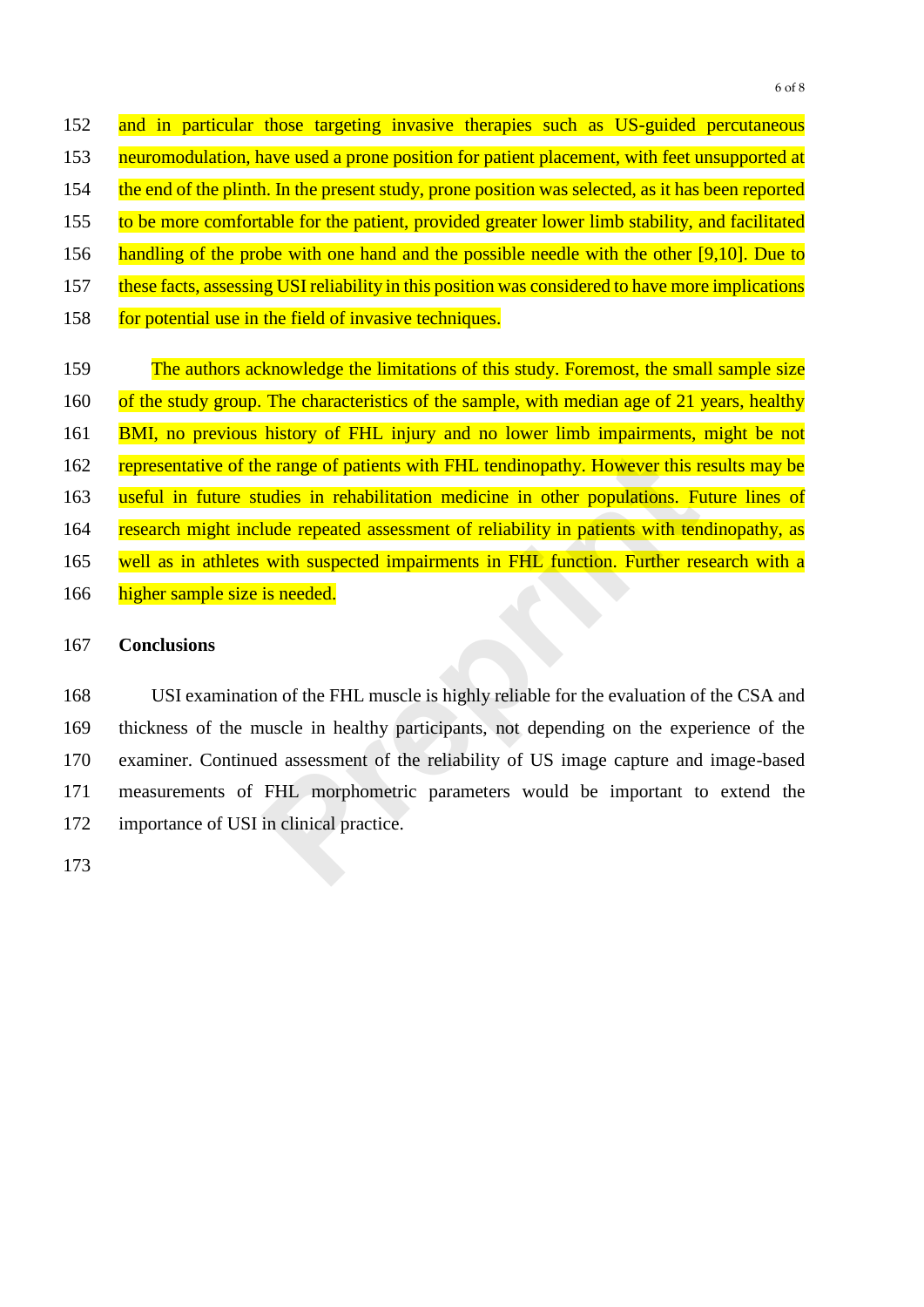# **References**

- 1. Michelson J, Dunn L. Tenosynovitis of the flexor hallucis longus: A clinical study of the spectrum of presentation and treatment. Foot Ankle Int 2005;26(4):291–303.
- 2. Khan K, Brown J, Way S, Vass N, Crichton K, Alexander R, et al. Overuse Injuries in Classical Ballet. Vol. 19, Sports Medicine 1995. p. 341–57.
- 3. Latey PJ, Burns J, Nightingale EJ, Clarke JL, Hiller CE. Reliability and correlates of cross-sectional area of abductor hallucis and the medial belly of the flexor hallucis brevis measured by ultrasound. J Foot Ankle Res 2018;11(1).
- 4. Angin S, Crofts G, Mickle KJ, Nester CJ. Ultrasound evaluation of foot muscles and plantar fascia in pes planus. Gait Posture. 2014;40(1):48–52.
- 5. Angin S, Mickle KJ, Nester CJ. Contributions of foot muscles and plantar fascia morphology to foot posture. Gait Posture 2018;61:238–42.
- 6. De-la-Cruz-Torres B, Barrera-García-Martín I, De la Cueva-Reguera M, Bravo- Aguilar M, Blanco-Morales M, Navarro-Flores E, et al. Does Function Determine the Structure? Changes in Flexor Hallucis Longus Muscle and the Associated Performance Related to Dance Modality: A Cross-Sectional Study. Medicina (Kaunas) 2020;56(4). a in pes planus. Gait Posture. 2014;40(1):48–52.<br>
lickle KJ, Nester CJ. Contributions of foot muscles and<br>
to foot posture. Gait Posture 2018;61:238–42.<br>
Torres B, Barrera-García-Martín I, De la Cueva-Reguer<br>
Blanco-Morale
- 7. Mickle KJ, Nester CJ, Crofts G, Steele JR. Reliability of ultrasound to measure morphology of the toe flexor muscles J Foot Ankle Res. 2013;6(1).
- 8. Crofts G, Angin S, Mickle KJ, Hill S, Nester CJ. Reliability of ultrasound for measurement of selected foot structures Gait Posture. 2014;39(1):35–9.
- 9. Valera-Calero JA, Sánchez-Jorge S, Álvarez-González J, Ortega-Santiago R, Cleland JA, Fernández-de-Las-Peñas C, et al. Intra-rater and inter-rater reliability of rehabilitative ultrasound imaging of cervical multifidus muscle in healthy people: Imaging capturing and imaging calculation. Musculoskelet Sci Pract 2020;48:102158.
- 10. de-la-Cruz-Torres B, Barrera-García-Martín I, Romero-Morales C. Comparative Effects of One-Shot Electrical Stimulation on Performance of the Flexor Hallucis Longus Muscle in Professional Dancers: Percutaneous Versus Transcutaneous? Neuromodulation. 2019;
- 11. de la Cruz-Torres B, Barrera-García-Martín I, Albornoz-Cabello M. Immediate effects of ultrasound-guided percutaneous neuromodulation versus physical exercise on performance of the flexor hallucis longus muscle in professional dancers: a randomised clinical trial Acupunct Med. 2019;37(2):91–7.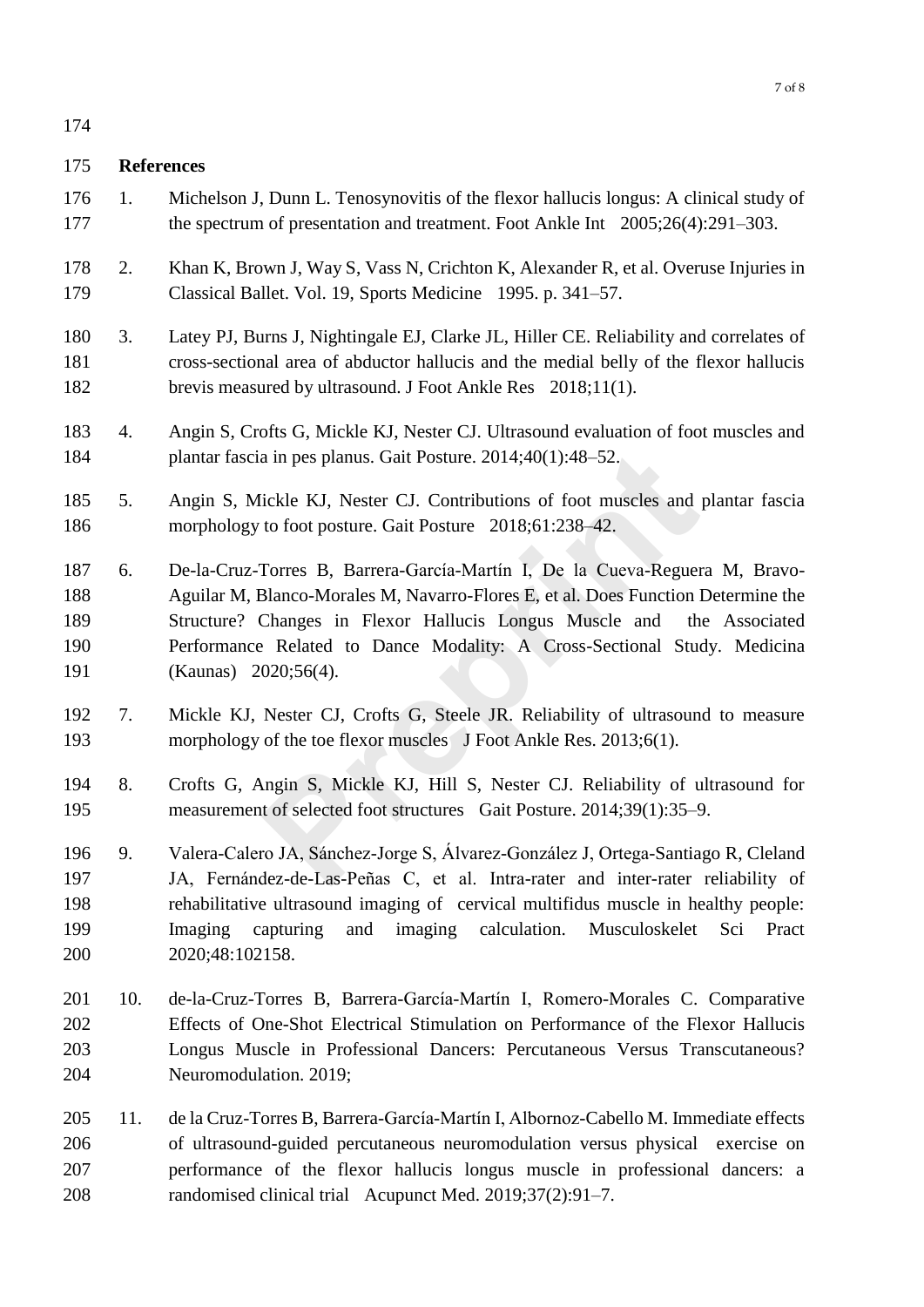| 209<br>210                             | 12. | Koo TK, Li MY. A Guideline of Selecting and Reporting Intraclass Correlation<br>Coefficients for Reliability Research. J Chiropr Med 2016;15(2):155–63.                                                                                                                                                                                                             |
|----------------------------------------|-----|---------------------------------------------------------------------------------------------------------------------------------------------------------------------------------------------------------------------------------------------------------------------------------------------------------------------------------------------------------------------|
| 211<br>212                             | 13. | Vosseller JT, Dennis ER, Bronner S. Ankle Injuries in Dancers. J Am Acad Orthop<br>Surg 2019;27(16):582-9.                                                                                                                                                                                                                                                          |
| 213<br>214                             | 14. | Hamilton WG. Foot and ankle injuries in dancers. Clin Sports Med 1988;7(1):143–<br>73.                                                                                                                                                                                                                                                                              |
| 215<br>216<br>217<br>218               | 15. | De-la-Cruz-Torres B, Barrera-García-Martín I, Valera-Garrido F, Minaya-Muñoz F,<br>Romero-Morales C. Ultrasound-Guided Percutaneous Needle Electrolysis in Dancers<br>with Chronic Soleus Injury: A Randomized Clinical Trial. Evid Based Complement<br>Alternat Med 2020;2020:4156258.                                                                             |
| 219<br>220                             | 16. | Bronner S, Novella T, Becica L. Management of a delayed-union sesamoid fracture in<br>a dancer. J Orthop Sports Phys Ther 2007;37(9):529-40.                                                                                                                                                                                                                        |
| 221<br>222<br>223                      | 17. | Bronner S, Ojofeitimi S, Rose D. Repair and rehabilitation of extensor hallucis longus<br>and brevis tendon lacerations in a professional dancer. J Orthop Sports Phys Ther<br>2008;38(6):362-70.                                                                                                                                                                   |
| 224<br>225<br>226                      | 18. | Filipa A, Barton K. Physical Therapy Rehabilitation of an Adolescent Preprofessional<br>Dancer Following Os Trigonum Excision: A Case Report. J Orthop Sport Phys Ther<br>2017;48(3):194-203.                                                                                                                                                                       |
| 227<br>228<br>229                      | 19. | Ojofeitimi S, Bronner S, Becica L. Conservative Management of Second<br>Metatarsophalangeal Joint Instability in a Professional Dancer: A Case Report. J<br>Orthop Sport Phys Ther 2016;46(2):114–23.                                                                                                                                                               |
| 230                                    | 20. | Hamilton WG. Posterior ankle pain in dancers. Clin Sports Med 2008;27(2):263–77.                                                                                                                                                                                                                                                                                    |
| 231<br>232                             | 21. | Luk P, Thordarson D, Charlton T. Evaluation and management of posterior ankle pain<br>in dancers. J Danc Med Sci Off Publ Int Assoc Danc Med Sci 2013;17(2):79–83.                                                                                                                                                                                                  |
| 233<br>234<br>235<br>236<br>237<br>238 | 22. | de-la-Cruz-Torres B, Barrera-García-Martín I, Cueva-Reguera M de la, Bravo-Aguilar<br>M, Abuin-Porras V, Romero-Morales C. Ultrasound imaging features of the Achilles<br>tendon in dancers. Is there a correlation between the imaging and clinical findings?<br>A cross-sectional study. Phys Ther Sport Off J Assoc Chart Physiother Sport Med<br>2020;43:181-7. |
|                                        |     |                                                                                                                                                                                                                                                                                                                                                                     |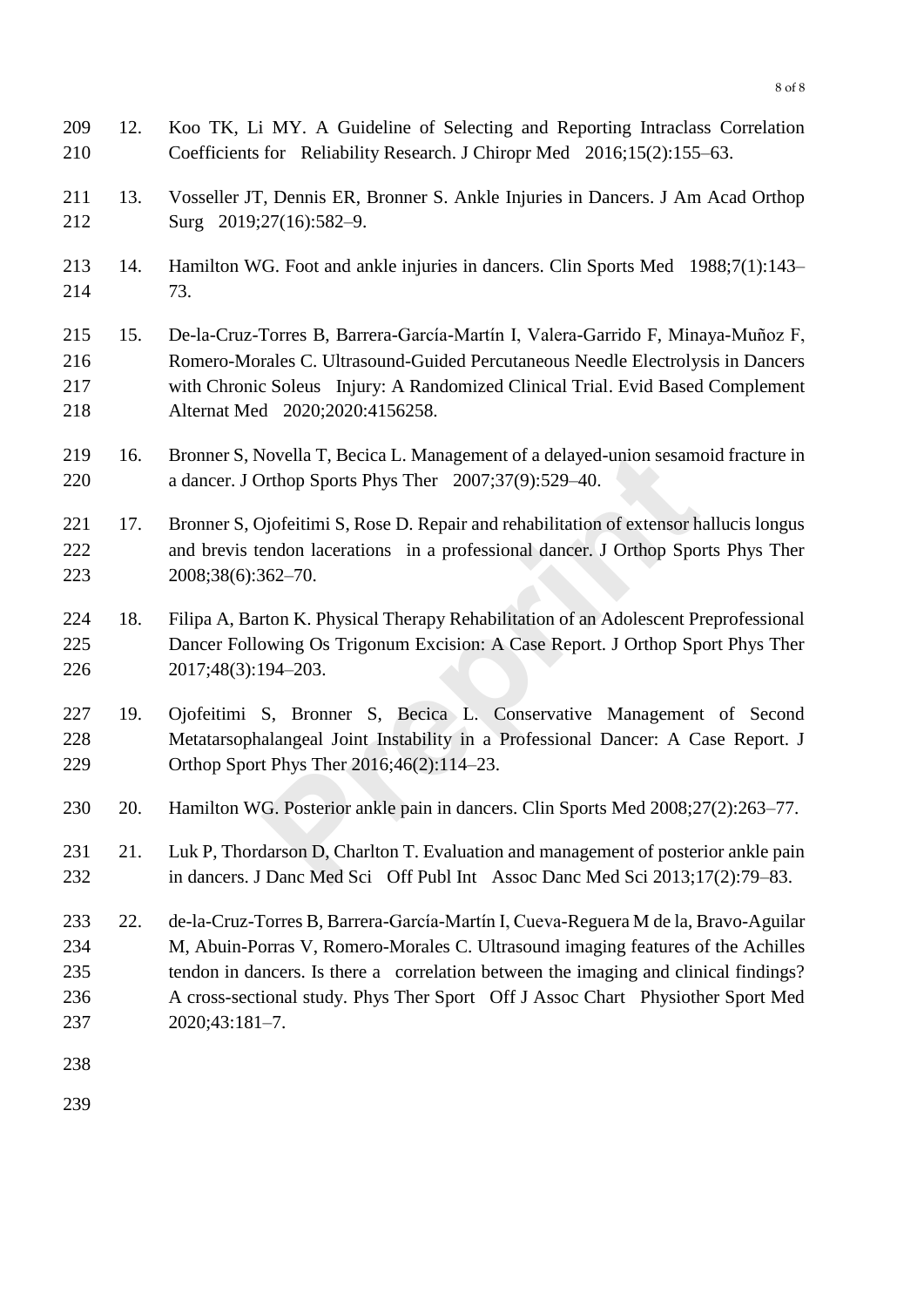**Table 1**. Sociodemographic data

| Data           | Total $(n = 20)$ |
|----------------|------------------|
| Age (years)    | $21.05 \pm 2.3$  |
| Weight (kg)    | $56.30 \pm 5.6$  |
| Height $(m)$   | $1.65 \pm 0.0$   |
| BMI $(kg/m^2)$ | $20.46 \pm 0.6$  |

Abbreviations: body mass index, BMI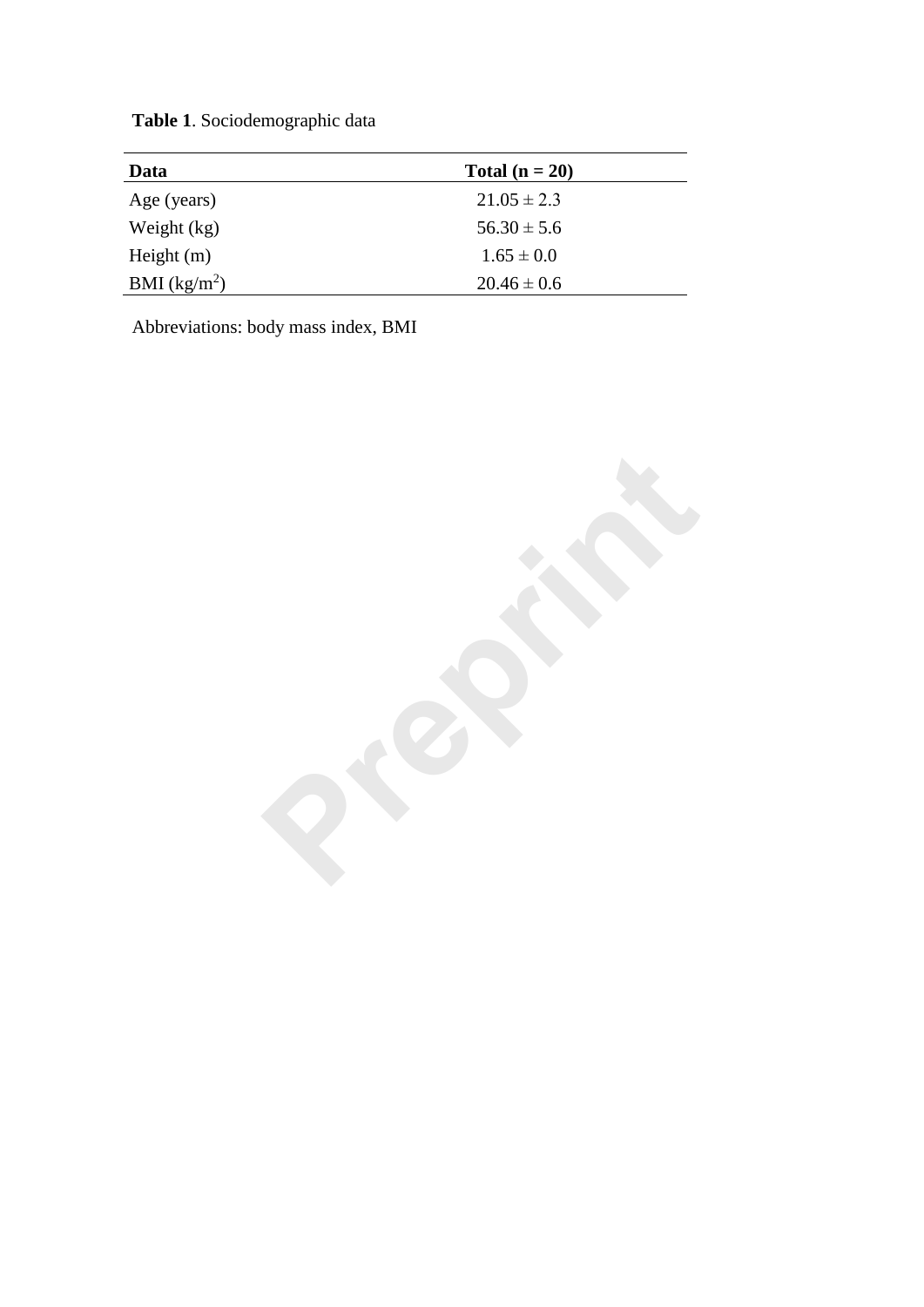|                           | <b>ICC (95% CI)</b>      | <b>SD</b> | <b>SEM</b> |
|---------------------------|--------------------------|-----------|------------|
| <b>FHL Thickness (cm)</b> |                          |           |            |
| <b>Intra-Rater</b> $(A)$  |                          |           |            |
| <b>Experienced Rater</b>  | $0.957(0.892 - 0.983)$   | 0.435     | 6.8%       |
| <b>Novice Rater</b>       | $0.969(0.922 - 0.988)$   | 0.432     | 7.6%       |
| <b>Intra-Rater</b> $(B)$  |                          |           |            |
| <b>Experienced Rater</b>  | $0.963(0.909 - 0.985)$   | 0.426     | 8.1%       |
| <b>Novice Rater</b>       | $0.976(0.938 - 0.990)$   | 0.426     | 6.5%       |
| <b>Intra-Rater</b> $(C)$  |                          |           |            |
| <b>Experienced Rater</b>  | $0.964(0.909 - 0.986)^*$ | 0.463     | 8.7%       |
| <b>Novice Rater</b>       | $0.969(0.922 - 0.988)$   | 0.450     | 7.9%       |
| <b>Intra-Rater</b> $(D)$  |                          |           |            |
| <b>Experienced Rater</b>  | $0.978(0.945 - 0.991)$   | 0.450     | 6.6%       |
| <b>Novice Rater</b>       | $0.944(0.856 - 0.978)$   | 0.426     | 10.0%      |
| Inter-Rater (A)           | $0.991(0.976 - 0.996)$   | 0.418     | 0.1%       |
| Inter-Rater $(B)$         | $0.983(0.957 - 0.993)$   | 0.412     | 5.3%       |
| Inter-Rater $(C)$         | $0.994(0.986 - 0.998)$   | 0.452     | 0.1%       |
| Inter-Rater (D)           | $0.991(0.977 - 0.996)$   | 0.435     | 0.1%       |

**Table 2**. Intra- and inter-rater reliability of imaging for the FHL thickness capturing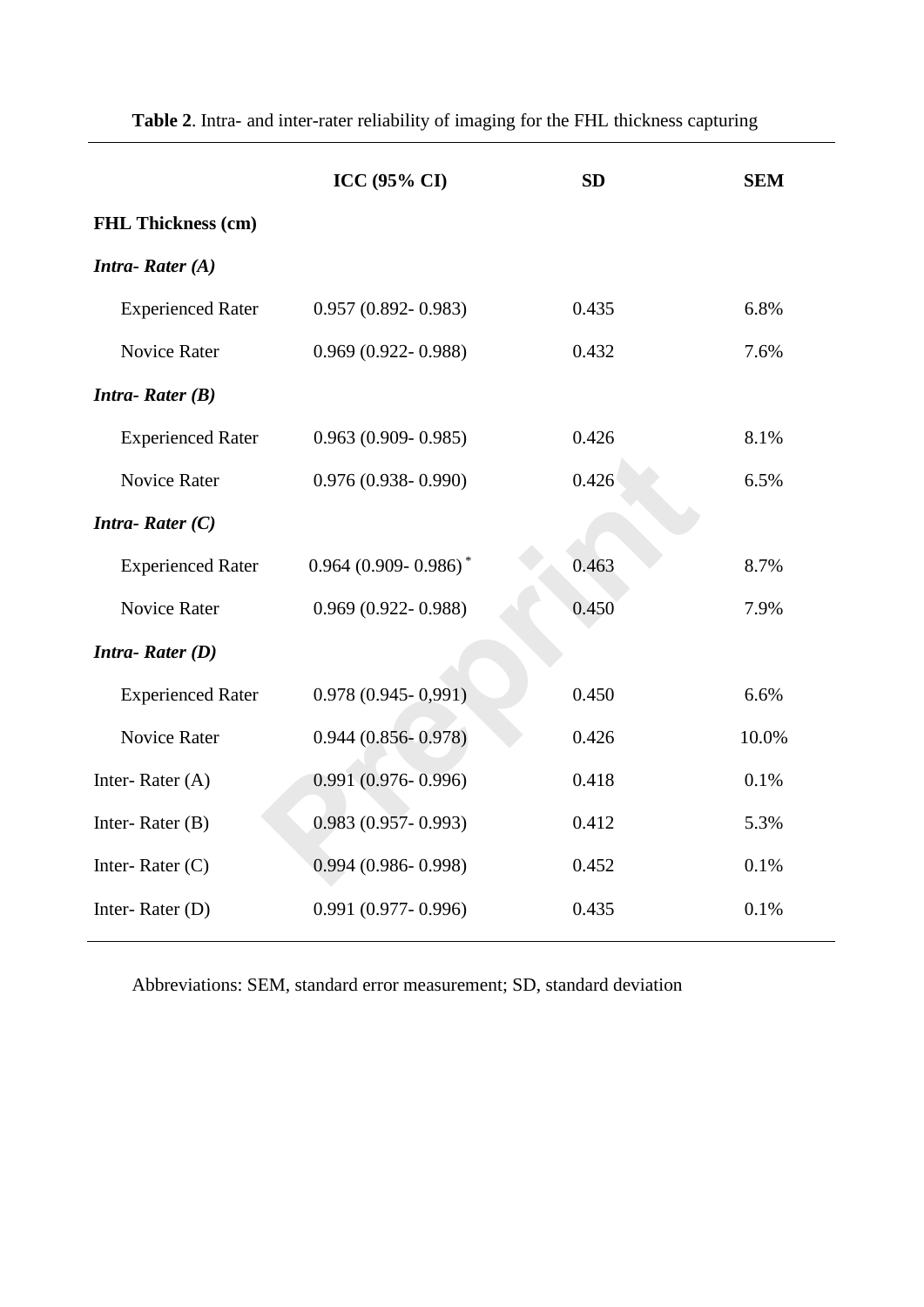|                          | <b>ICC (95% CI)</b>    | <b>SD</b> | <b>SEM</b> |
|--------------------------|------------------------|-----------|------------|
| FHL thickness (cm)       |                        |           |            |
| <b>Intra-Rater</b> $(A)$ |                        |           |            |
| <b>Experienced Rater</b> | $0.968(0.920 - 0.987)$ | 0.455     | 8.1%       |
| <b>Novice Rater</b>      | $0.969(0.922 - 0.988)$ | 0.432     | 7.6%       |
| <b>Intra-Rater</b> $(B)$ |                        |           |            |
| <b>Experienced Rater</b> | $0.963(0.909 - 0.985)$ | 0.432     | 8.3%       |
| <b>Novice Rater</b>      | $0.972(0.930 - 0.989)$ | 0.442     | 7.3%       |
| <b>Intra-Rater</b> $(C)$ |                        |           |            |
| <b>Experienced Rater</b> | $0.954(0.885 - 0.982)$ | 0.450     | 9.6%       |
| <b>Novice Rater</b>      | $0.966(0.913 - 0.986)$ | 0.443     | 8.1%       |
| <b>Intra-Rater</b> $(D)$ |                        |           |            |
| <b>Experienced Rater</b> | $0.973(0.931 - 0.989)$ | 0.454     | 1.2%       |
| <b>Novice Rater</b>      | $0.968(0.920 - 0.987)$ | 0.431     | 7.7%       |
| Inter-Rater $(A)$        | $0.958(0.897 - 0.983)$ | 0.430     | 7.8%       |
| Inter-Rater $(B)$        | $0.967(0.915 - 0.987)$ | 0.415     | 7.5%       |
| Inter-Rater $(C)$        | $0.961(0.902 - 0.985)$ | 0.435     | 8.5%       |
| Inter-Rater (D)          | $0.980(0.950 - 0.992)$ | 0.444     | 6.2%       |

**Table 3**. Intra- and inter-rater reliability of imaging for the FHL thickness calculation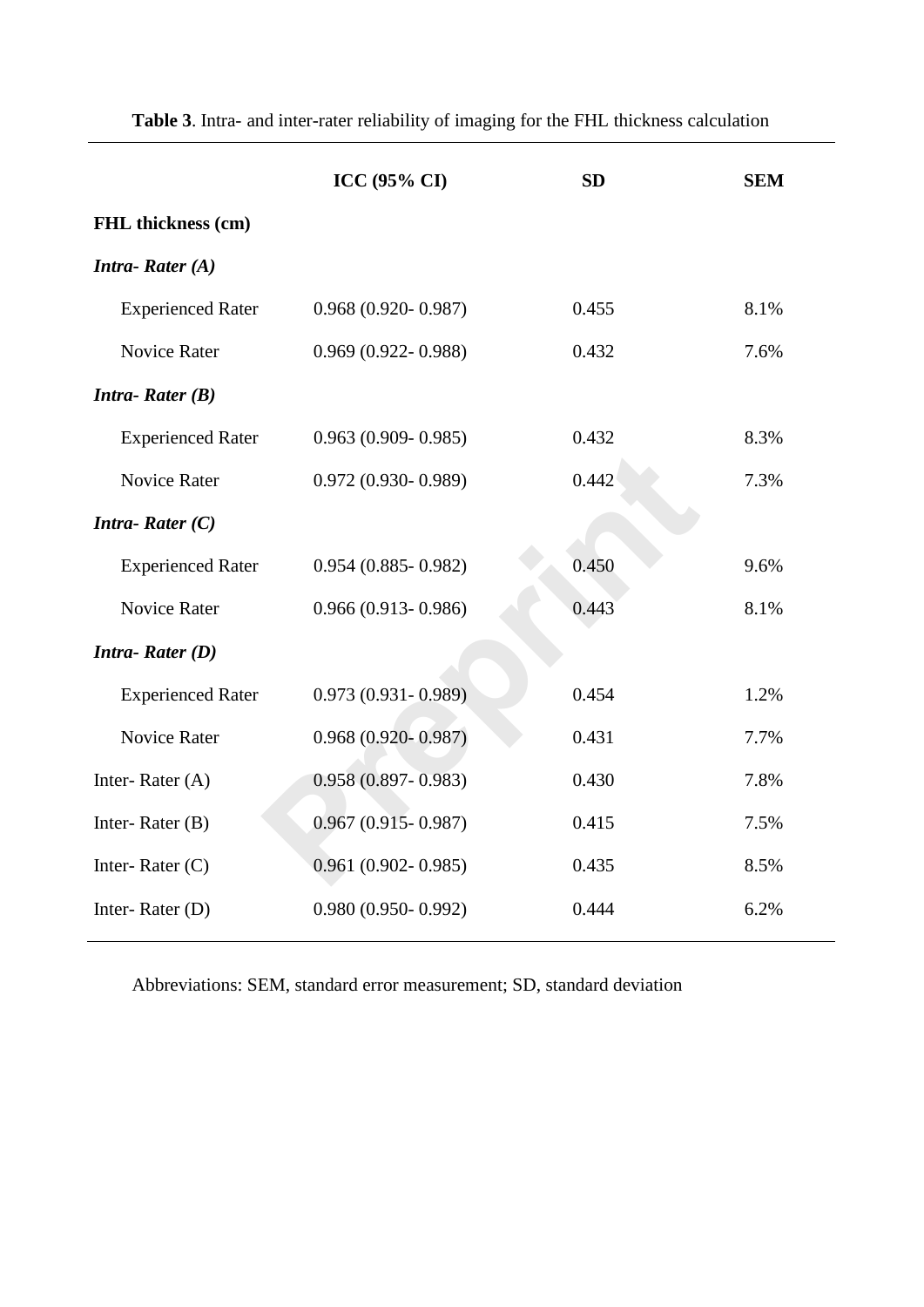|                          | <b>ICC (95% CI)</b>    | <b>SD</b> | <b>SEM</b> |
|--------------------------|------------------------|-----------|------------|
| FHL CSA $(cm2)$          |                        |           |            |
| <b>Intra-Rater</b> $(A)$ |                        |           |            |
| <b>Experienced Rater</b> | $0.967(0.913 - 0.987)$ | 0.733     | 13.3%      |
| <b>Novice Rater</b>      | $0.971(0.928 - 0.988)$ | 0.736     | 12.5%      |
| <b>Intra-Rater</b> $(B)$ |                        |           |            |
| <b>Experienced Rater</b> | $0.979(0.948-0.992)$   | 0.749     | 10.8%      |
| <b>Novice Rater</b>      | $0.962(0.904 - 0.985)$ | 0.738     | 14.3%      |
| <b>Intra-Rater</b> $(C)$ |                        |           |            |
| <b>Experienced Rater</b> | $0.967(0.917-0.987)$   | 0.694     | 12.6%      |
| <b>Novice Rater</b>      | $0.954(0.882 - 0.982)$ | 0.700     | 16.5%      |
| <b>Intra-Rater</b> $(D)$ |                        |           |            |
| <b>Experienced Rater</b> | $0.970(0.925 - 0.988)$ | 0.744     | 12.8%      |
| <b>Novice Rater</b>      | $0.962(0.907 - 0.985)$ | 0.772     | 15.0%      |
| Inter-Rater (A)          | $0.984(0.953 - 0.994)$ | 0.710     | 8.9%       |
| Inter-Rater $(B)$        | $0.964(0.909 - 0.986)$ | 0.760     | 14.4%      |
| Inter-Rater $(C)$        | $0.984(0.960 - 0.994)$ | 0.737     | 9.3%       |
| Inter-Rater (D)          | $0.965(0.913-0.986)$   | 0.732     | 13.6%      |

**Table 4**. Intra- and inter-rater reliability of imaging for the FHL CSA capturing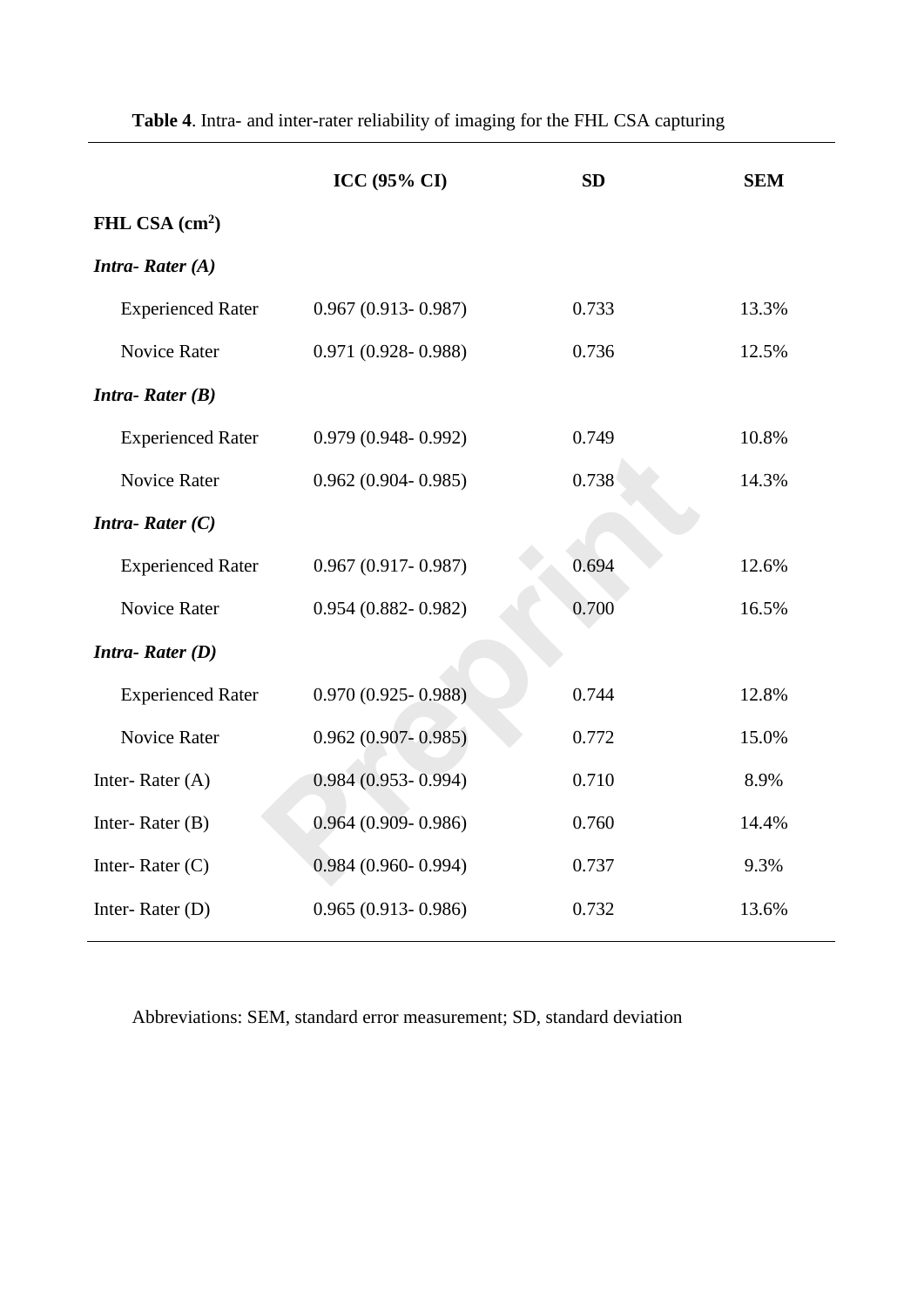|                          | <b>ICC (95% CI)</b>    | <b>SD</b> | <b>SEM</b> |
|--------------------------|------------------------|-----------|------------|
| FHL CSA $(cm2)$          |                        |           |            |
| <b>Intra-Rater</b> $(A)$ |                        |           |            |
| <b>Experienced Rater</b> | $0.964(0.910-0.986)$   | 0.727     | 13.7%      |
| <b>Novice Rater</b>      | $0.964(0.909 - 0.986)$ | 0.723     | 13.7%      |
| <b>Intra-Rater</b> $(B)$ |                        |           |            |
| <b>Experienced Rater</b> | $0.979(0.947 - 0.991)$ | 0.748     | 10.8%      |
| <b>Novice Rater</b>      | $0.972(0.930 - 0.989)$ | 0.757     | 12.6%      |
| <b>Intra-Rater</b> $(C)$ |                        |           |            |
| <b>Experienced Rater</b> | $0.986(0.965 - 0.994)$ | 0.781     | 9.2%       |
| <b>Novice Rater</b>      | $0.961(0.898 - 0.985)$ | 0.714     | 14.1%      |
| <b>Intra-Rater</b> $(D)$ |                        |           |            |
| <b>Experienced Rater</b> | $0.974(0.932 - 0.990)$ | 0.734     | 11.8%      |
| <b>Novice Rater</b>      | $0.966(0.915 - 0.986)$ | 0.769     | 14.1%      |
| Inter-Rater $(A)$        | $0.967(0.910 - 0.988)$ | 0.713     | 12.9%      |
| Inter-Rater $(B)$        | $0.967(0.918-0.987)$   | 0.715     | 12.9%      |
| Inter-Rater $(C)$        | $0.991(0.977 - 0.996)$ | 0.735     | 6.9%       |
| Inter-Rater $(D)$        | $0.961(0.902 - 0.985)$ | 0.765     | 15.1%      |

**Table 5**. Intra- and inter-rater reliability of imaging for the FHL CSA calculation.